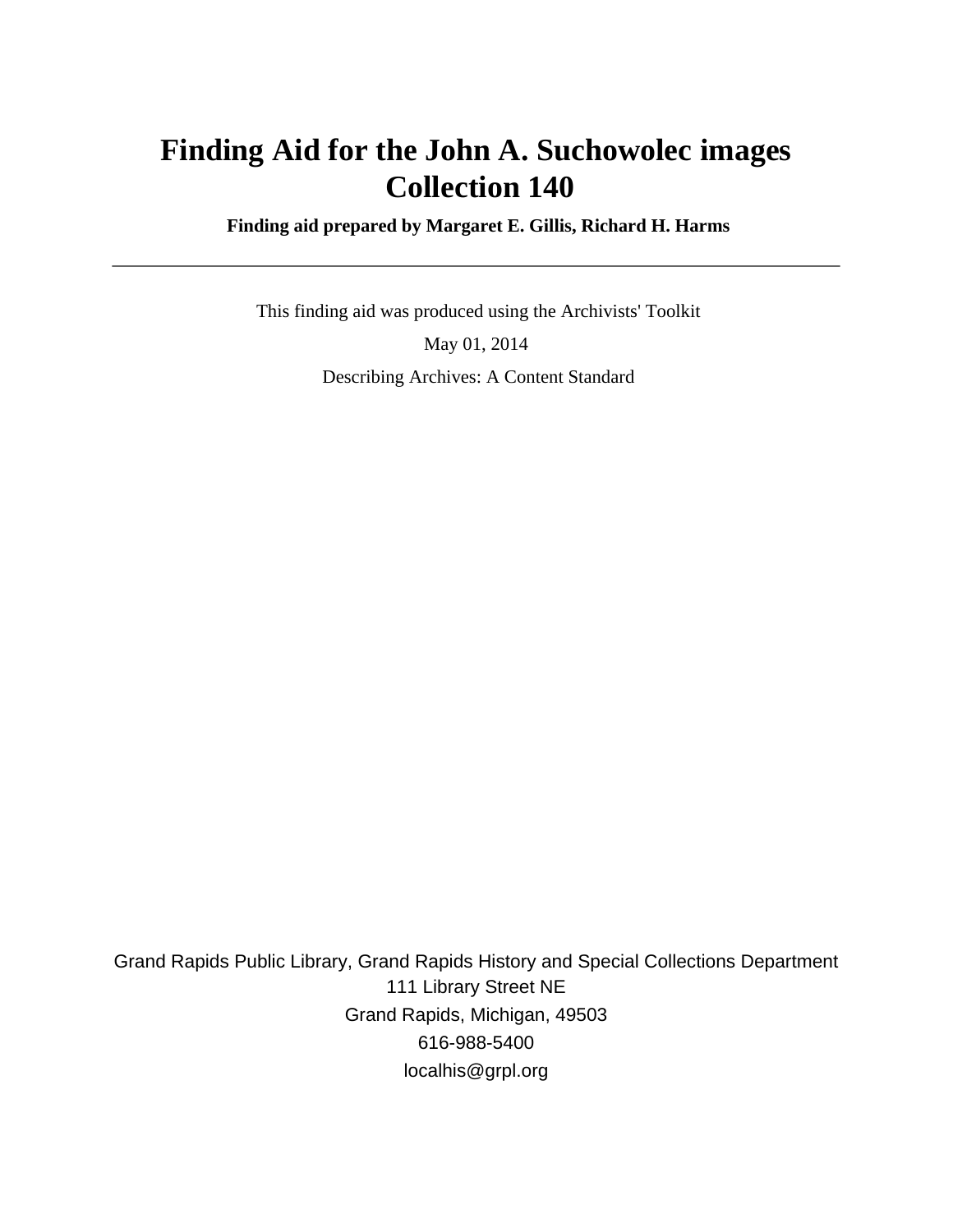# **Table of Contents**

 $\overline{\phantom{a}}$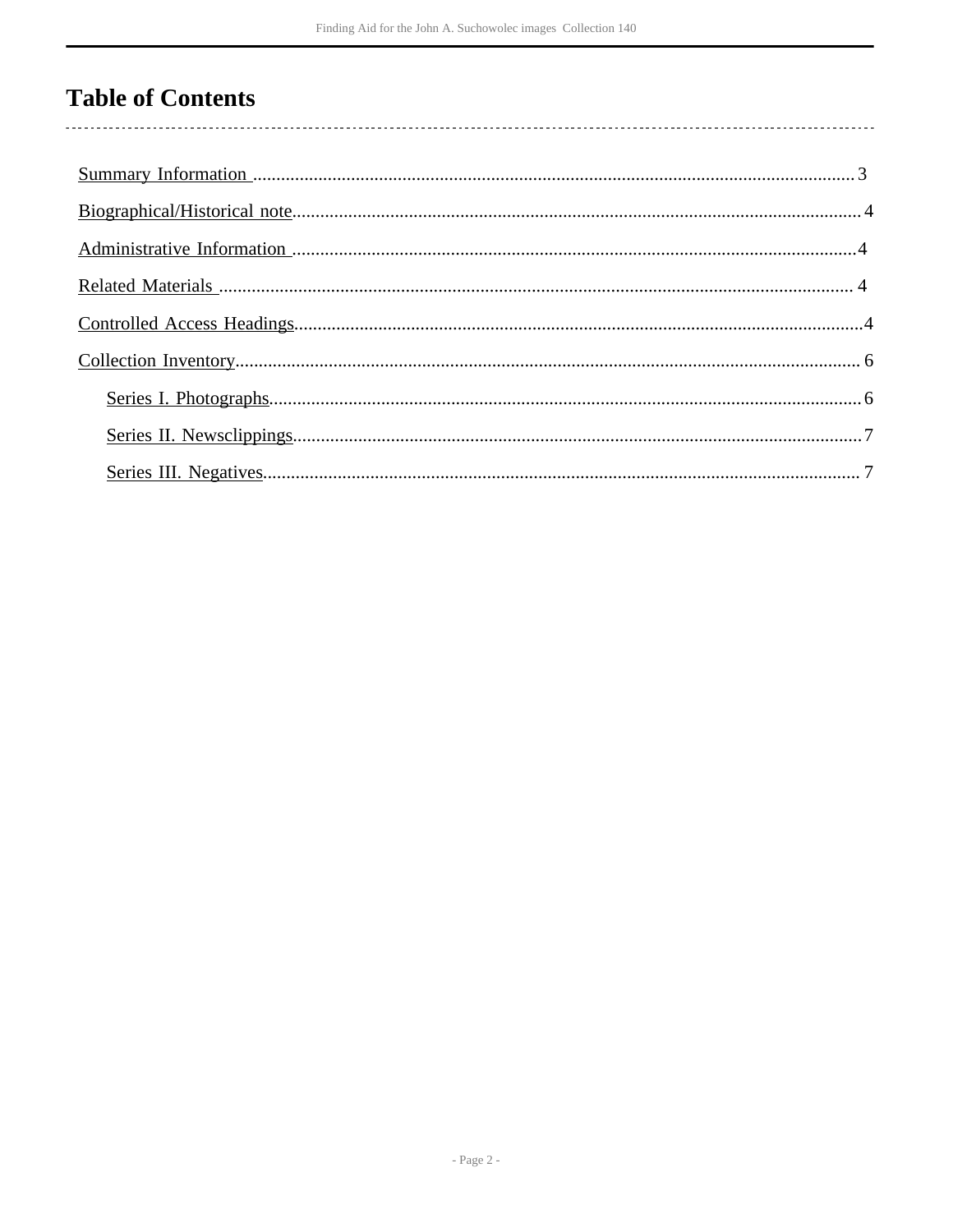# <span id="page-2-0"></span>**Summary Information**

| <b>Repository</b>             | Grand Rapids Public Library, Grand Rapids History and Special<br><b>Collections Department</b>                                                                                                                                                                                                                                                                                                                                                                                                                                                                                                                                                                                                                                                                                                                  |
|-------------------------------|-----------------------------------------------------------------------------------------------------------------------------------------------------------------------------------------------------------------------------------------------------------------------------------------------------------------------------------------------------------------------------------------------------------------------------------------------------------------------------------------------------------------------------------------------------------------------------------------------------------------------------------------------------------------------------------------------------------------------------------------------------------------------------------------------------------------|
| <b>Creator - Photographer</b> | Suchowolec, John A, Sr., 1927-1989                                                                                                                                                                                                                                                                                                                                                                                                                                                                                                                                                                                                                                                                                                                                                                              |
| <b>Title</b>                  | John A. Suchowolec images                                                                                                                                                                                                                                                                                                                                                                                                                                                                                                                                                                                                                                                                                                                                                                                       |
| Date [inclusive]              | circa 1940-1960                                                                                                                                                                                                                                                                                                                                                                                                                                                                                                                                                                                                                                                                                                                                                                                                 |
| <b>Extent</b>                 | 1.0 Linear feet Two boxes                                                                                                                                                                                                                                                                                                                                                                                                                                                                                                                                                                                                                                                                                                                                                                                       |
| Language                      | English                                                                                                                                                                                                                                                                                                                                                                                                                                                                                                                                                                                                                                                                                                                                                                                                         |
| <b>Abstract</b>               | John A. Suchowolec, Sr. (1927-1989) was a photographer in Grand<br>Rapids, Michigan. The Suchowolec images consists of negatives,<br>photographs, and newspaper photocopies of articles from the 1940s, 1950s<br>and 1960s, featuring Suchowolec's photographs. The majority of the<br>images were taken in West Michigan, though some national images, such<br>as the U.S. Capitol and the Golden Gate Bridge are included. The views<br>depict local events, clothing styles, military personnel and their equipment<br>and Grand Rapids businesses such as Burroughs Co. (business machines)<br>and Eberhards (groceries). Some of the images reflect his commercial<br>work, while others his newspaper work. Among the negatives are a series<br>of glass plates which depict Japanese soldiers, ca. 1900. |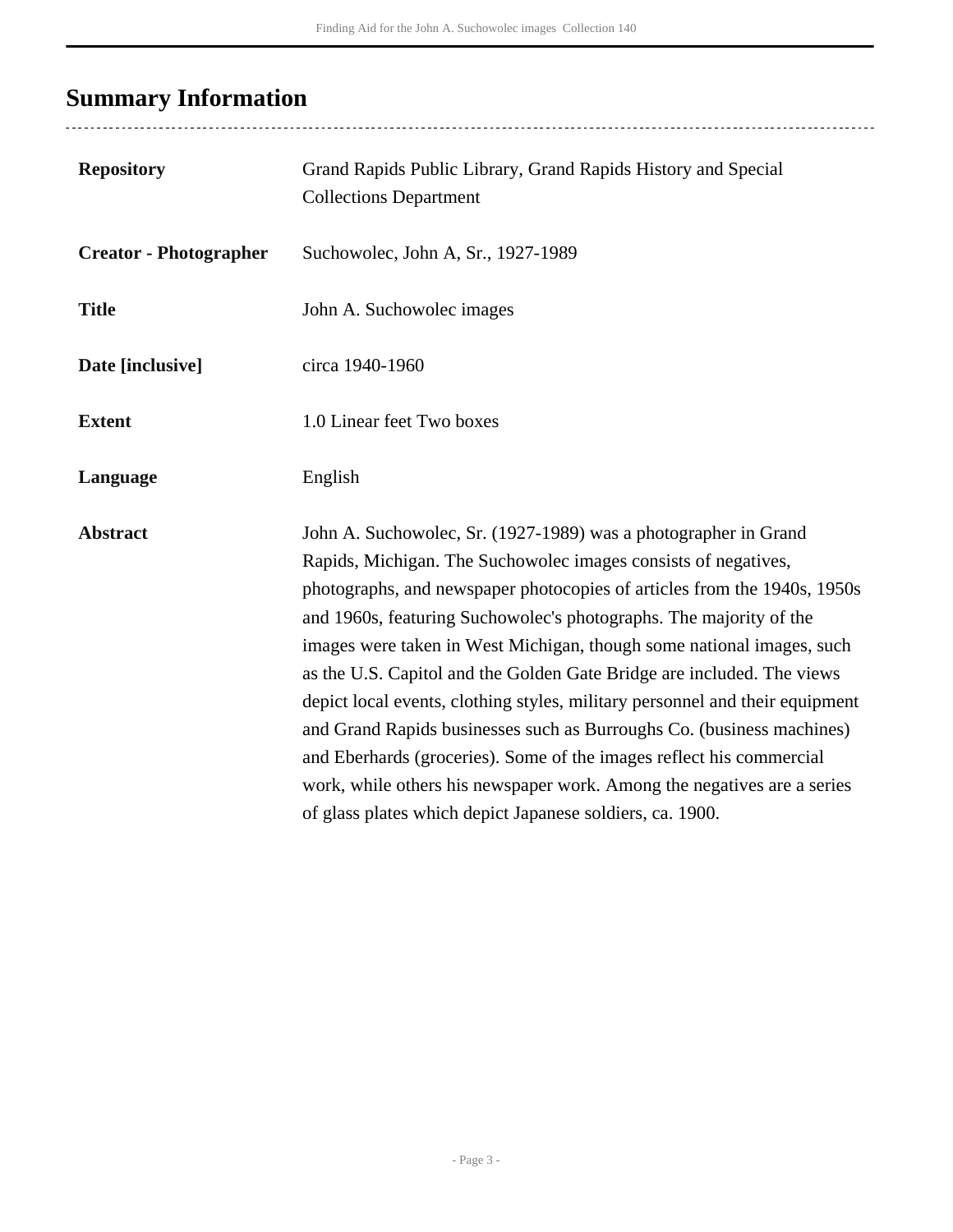## <span id="page-3-0"></span>**Biographical/Historical note**

John A. Suchowolec, Sr. (1927-89), a photographer, studied photography at the Progressive School of Photography in New Haven, CN. He worked for James Bayne & Co., a commercial photography and printing company in Grand Rapids, Michigan. He left Bayne & Co. to work for the Grand Rapids Herald from 1950 until 1958. He also worked for Robinson Studio as a photographer and darkroom technician. Later he was employed by Steelcase Inc.

Suchowolec was a member of the Knights of Columbus, Bishop Haas Council #4362; the CMV Post #1500- and the Ushers League of Sacred Heart Church. Suchowolec and his wife Patricia had three children: Mary Dorey, John A. Suchowolec Jr., Debra Stolter, and were adoptive parents of Gaye White.

## <span id="page-3-1"></span>**Administrative Information**

### **Publication Information**

Grand Rapids Public Library, Grand Rapids History and Special Collections Department

#### **Immediate Source of Acquisition note**

Debra Stelter, accession number 1991.025

## <span id="page-3-2"></span>**Related Materials**

#### **Related Archival Materials note**

Coll. 125, Robinson Studio Collection

## <span id="page-3-3"></span>**Controlled Access Headings**

- Page 4 -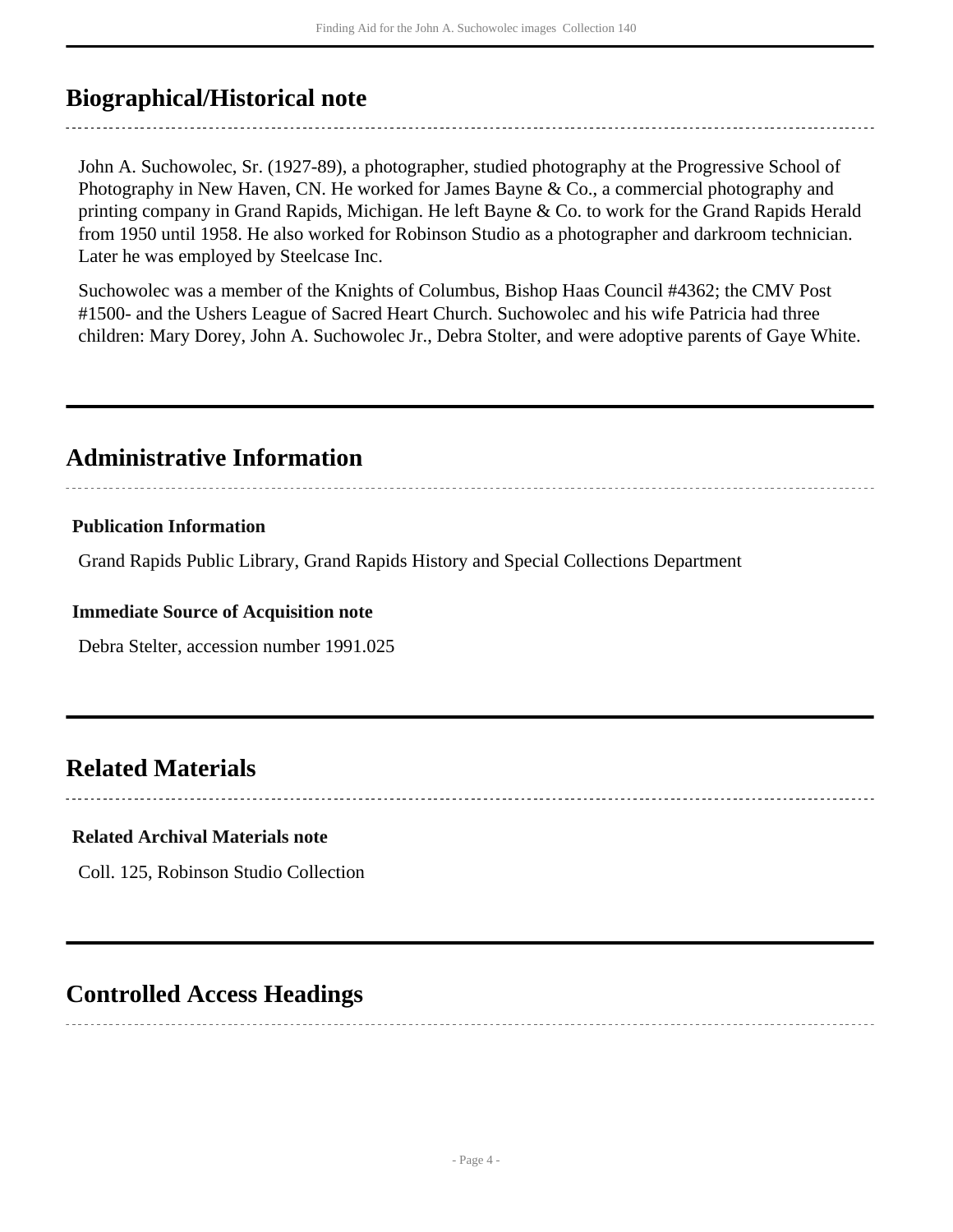## **Genre(s)**

• photographs

## **Geographic Name(s)**

• Grand Rapids (Mich.) -- History -- Photographs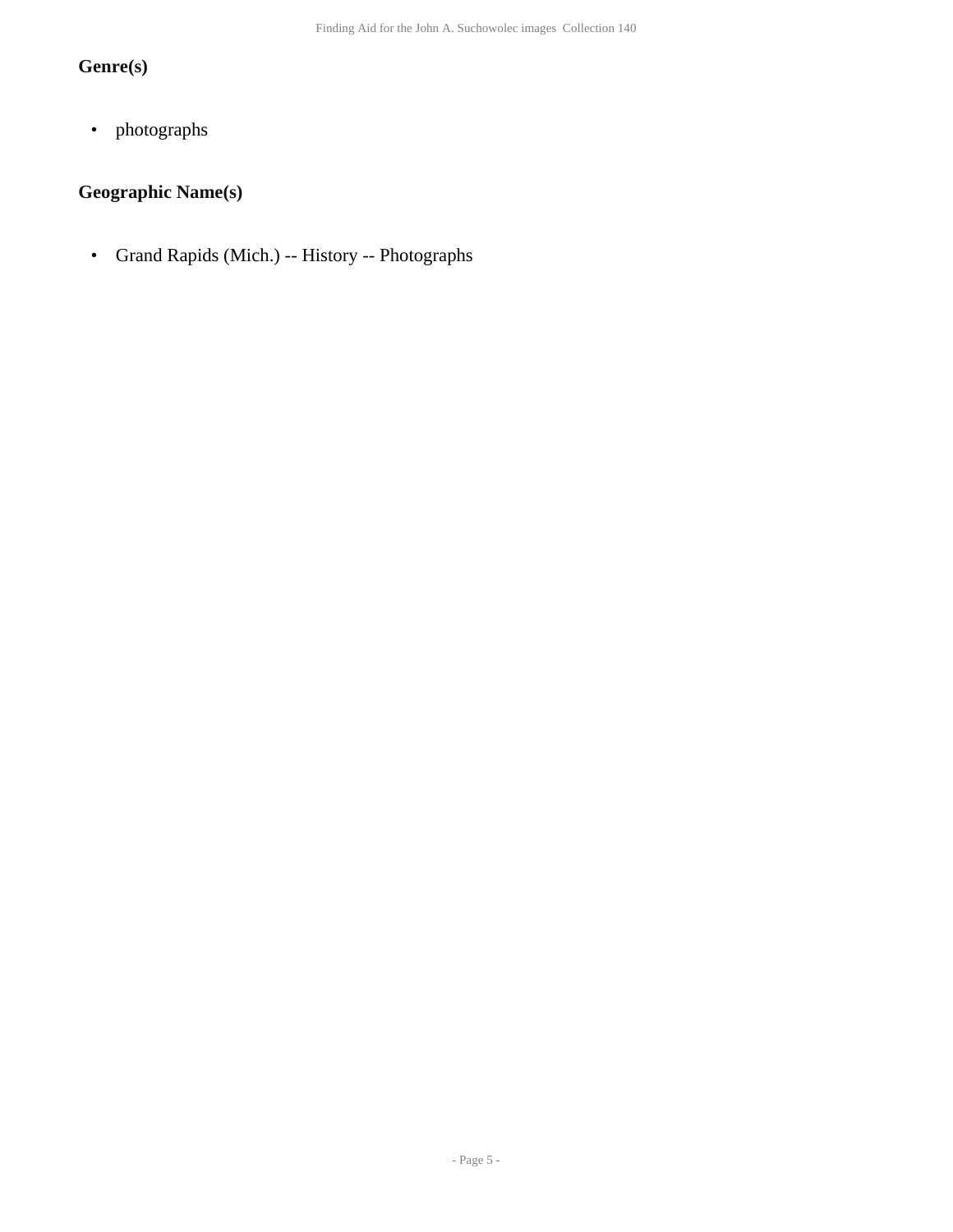# <span id="page-5-0"></span>**Collection Inventory**

### <span id="page-5-1"></span>**Series I. Photographs**

|                                                       | <b>Box</b>   | Folder         |
|-------------------------------------------------------|--------------|----------------|
| Baton twirler with awards (also oversized photo). (1) | $\mathbf{1}$ | $\mathbf{1}$   |
| Church. Interior. (1)                                 | $\mathbf{1}$ | $\overline{2}$ |
| Dog (copy of sketch). (1)                             | $\mathbf{1}$ | $\overline{3}$ |
| Eberhard's grocery store. Interior. (1)               | $\mathbf{1}$ | $\overline{4}$ |
| Furniture designers. (2)                              | $\mathbf{1}$ | 5              |
| Furniture factory. Interior. (1)                      | $\mathbf{1}$ | 6              |
| Furniture display. (1)                                | $\mathbf{1}$ | $\overline{7}$ |
| Golden Gate Bridge. (1)                               | $\mathbf{1}$ | 8              |
| Models (women). (2)                                   | $\mathbf{1}$ | 9              |
| Naval Training Bag, lay-out. (1)                      | $\mathbf{1}$ | 10             |
| Rose. $(1)$                                           | $\mathbf{1}$ | 11             |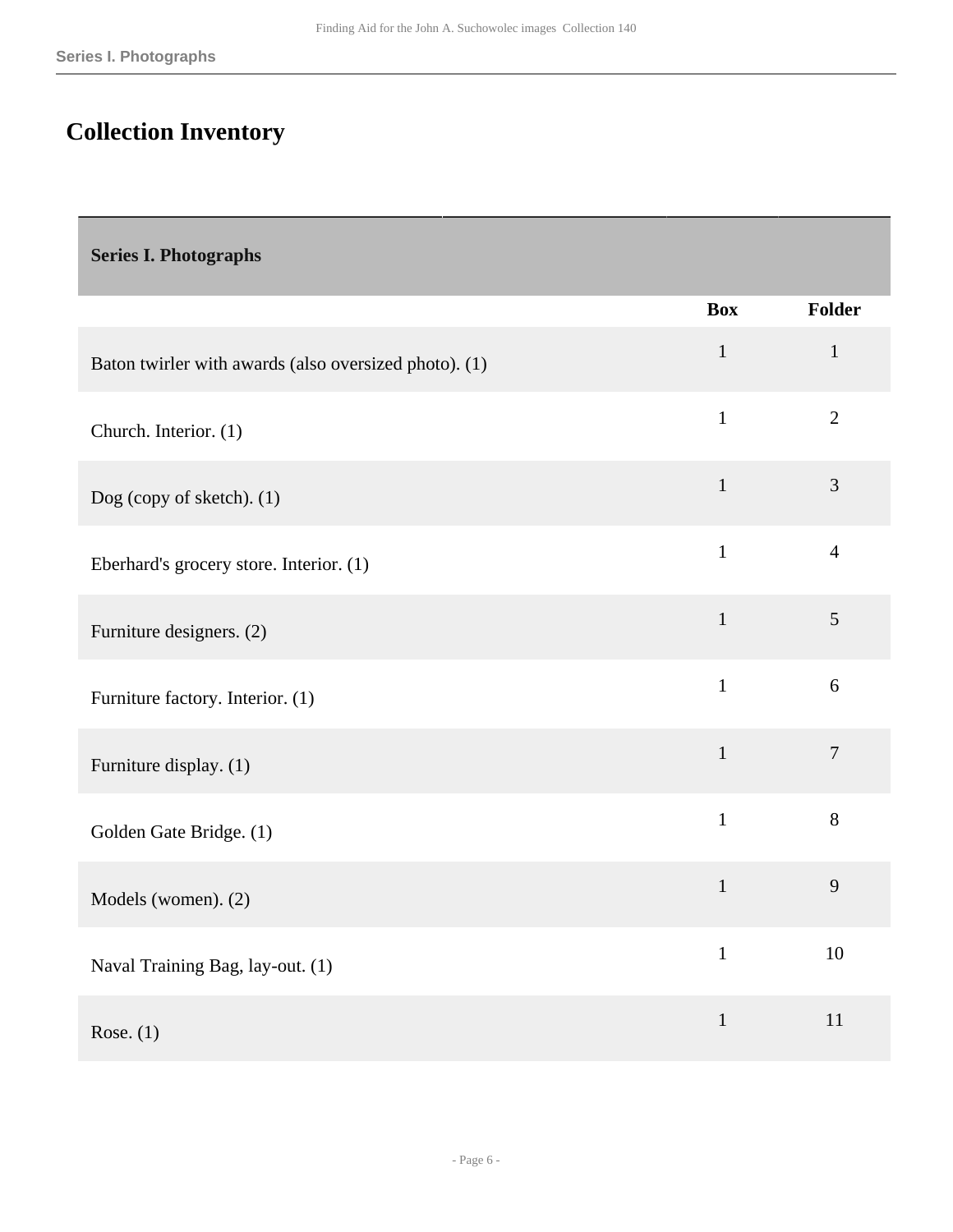**Series II. Newsclippings**

#### **Box**

| Drum Majorette (11 x 14 print) [Found in collection and added 5/2000] |  |
|-----------------------------------------------------------------------|--|

### <span id="page-6-0"></span>**Series II. Newsclippings**

|                                     | <b>Box</b>   | Folder       |
|-------------------------------------|--------------|--------------|
| Blacksmith, 1/11/1959. (5)          | $\mathbf{1}$ | 12           |
| Gas station, 1/18/1959. (2)         | 1            | 13           |
|                                     |              | <b>Box</b>   |
| oil refinery explosion, n.d.        |              | $\mathbf{1}$ |
|                                     | <b>Box</b>   | Folder       |
| Thornapple slopes, $2/1/1959$ . (4) | 1            | 14           |

### <span id="page-6-1"></span>**Series III. Negatives**

### **Scope and Contents note**

Negatives form the bulk of this small collection. Most are 4x5, with about a dozen 5x7's, a couple of 8x10's and 6 intact glass negatives.

#### **5"x7"**

|                          | <b>Box</b> | <b>Folder</b> |
|--------------------------|------------|---------------|
| matched to prints above. |            | $140.01 - 3$  |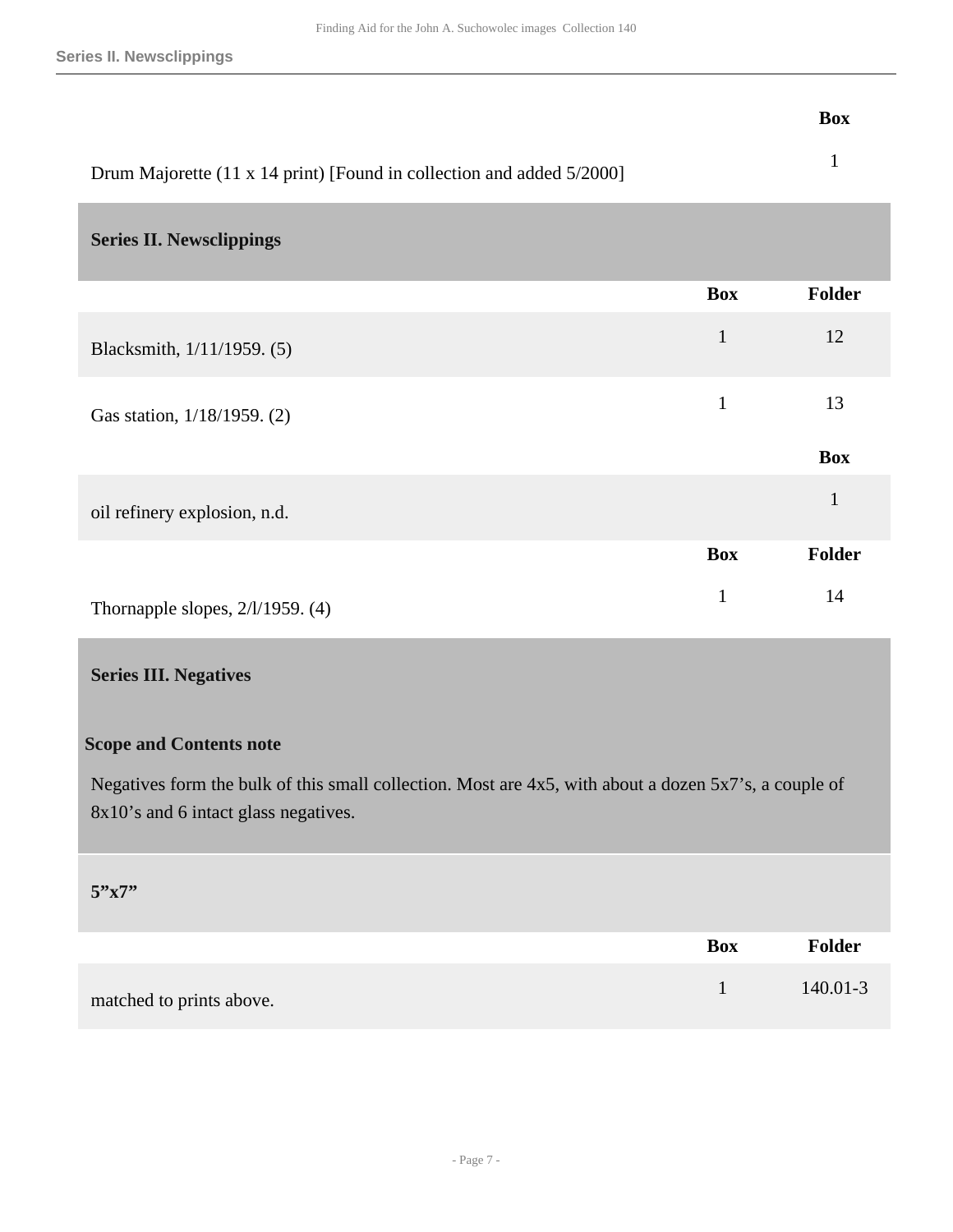| Bond Street Pipe Tobacco display. | $\mathbf{1}$   | 140.04        |
|-----------------------------------|----------------|---------------|
| Drug store building.              | $\mathbf{1}$   | 140.05        |
| Jergens Lotion display.           | $\mathbf{1}$   | 140.06        |
| Models (women).                   | $\mathbf{1}$   | 140.07-11     |
| Seagram's Whiskey display.        | $1\,$          | 140.12        |
| Tennis equipment display.         | $\mathbf{1}$   | 140.13        |
| 8''x10''                          |                |               |
|                                   |                |               |
|                                   | <b>Box</b>     | <b>Folder</b> |
| Vase with flowers.                | $\mathbf 1$    | 140.14-15     |
| Toys.                             | $\mathbf{1}$   | 140.16        |
| $4"x 5"$ negatives                |                |               |
|                                   | <b>Box</b>     | Folder        |
| <b>Bridge</b>                     | $\overline{2}$ | 140.17        |
| Furniture designers               | $\overline{2}$ | 140.18        |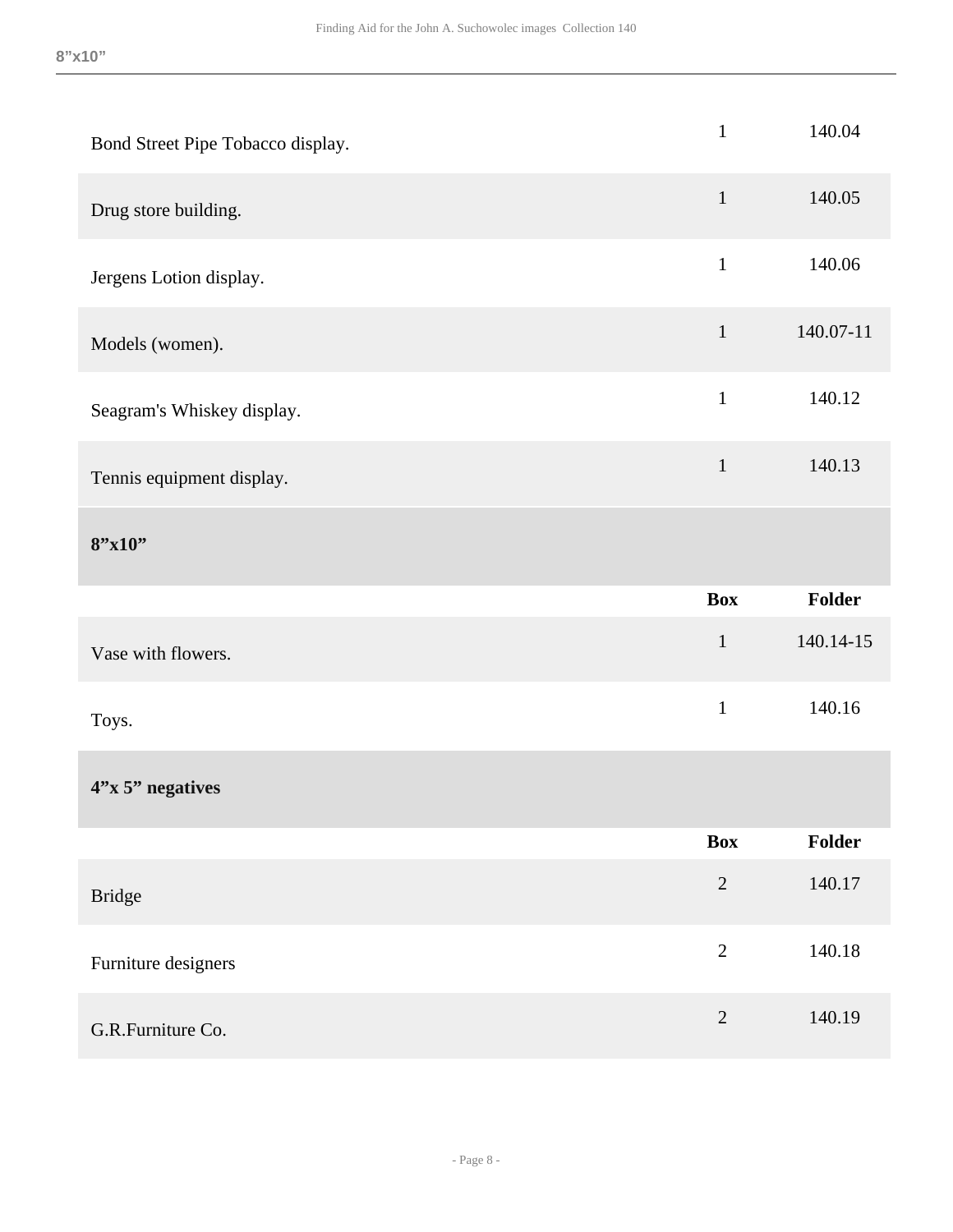| Basketball.                | $\overline{2}$ | 140.2     |
|----------------------------|----------------|-----------|
| Beach (color).             | $\overline{2}$ | 140.21    |
| Boats.                     | $\overline{2}$ | 140.22-23 |
| Boy scouts.                | $\overline{2}$ | 140.24    |
| <b>Building</b>            | $\overline{2}$ | 140.25    |
| Building, Stone block      | $\overline{2}$ | 140.26    |
| Dry docks.                 | $\overline{2}$ | 140.42-43 |
| Eberhard grocery stores.   | $\overline{2}$ | 140.44-47 |
| Fires.                     | $\overline{2}$ | 140.48-49 |
| Flood.                     | $\overline{2}$ | 140.5     |
| Freighter.                 | $\sqrt{2}$     | 140.51    |
| Golden Gate Bridge.        | $\overline{2}$ | 140.52    |
| Grocery stores. Interiors. | $\overline{2}$ | 140.53-54 |
| Holy Name baseball team.   | $\sqrt{2}$     | 140.55    |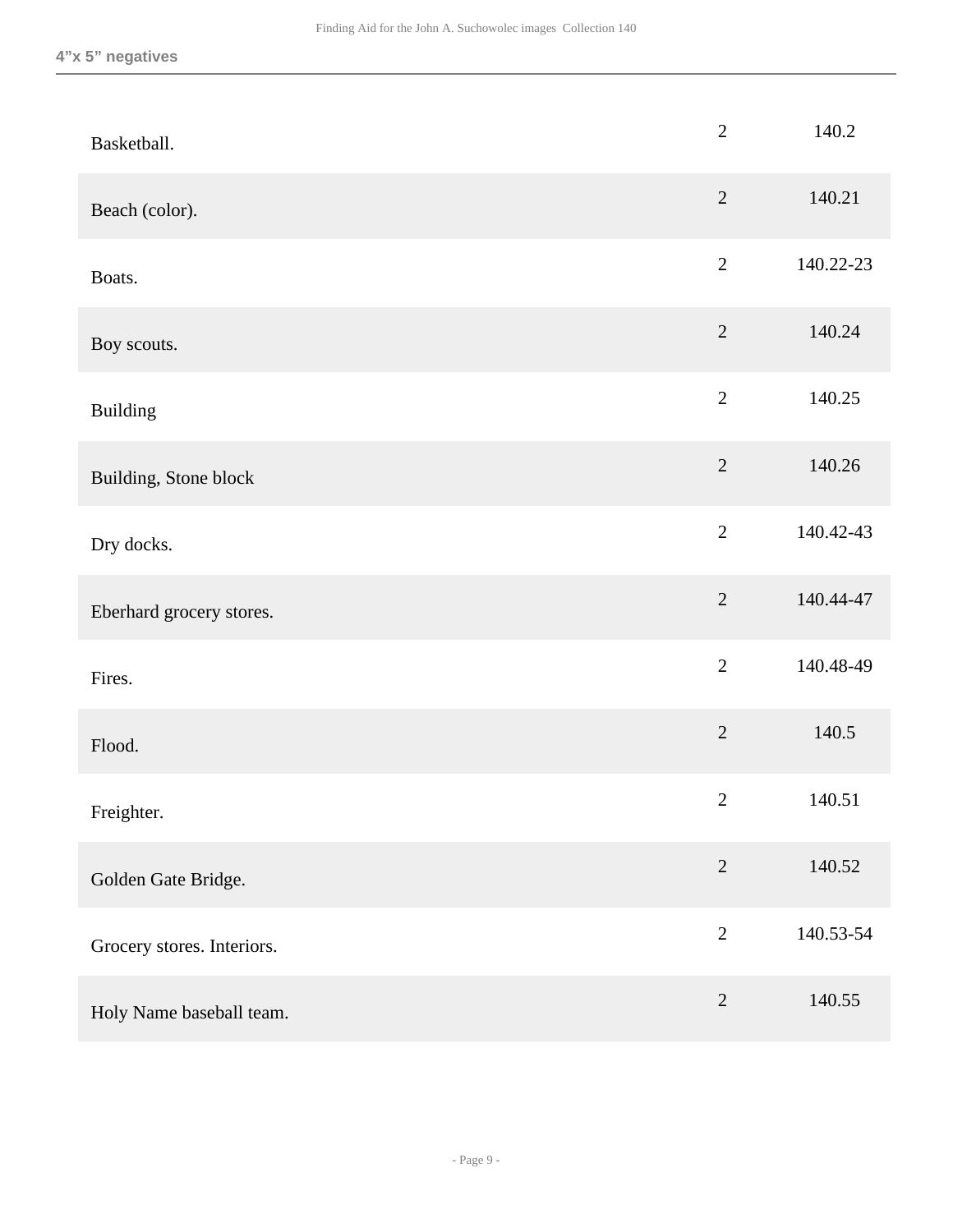### **Burroughs Corp., 2236 S. Division**

| Lighthouse.                                                             | $\overline{2}$ | 140.56        |
|-------------------------------------------------------------------------|----------------|---------------|
| Linda's Flower Shop, 1427 Grandville Ave., SW.                          | $\overline{2}$ | 140.57        |
| Flower shop. Interior.                                                  | $\overline{2}$ | 140.58        |
| Make-up display.                                                        | $\overline{2}$ | 140.59-60     |
| Men with teams of horses.                                               | $\overline{2}$ | 140.61        |
| Motors.                                                                 | $\overline{2}$ | 140.62-63     |
| Parade (194 Monroe, NW).                                                | $\overline{2}$ | 140.64        |
| Burroughs Corp., 2236 S. Division                                       |                |               |
|                                                                         | <b>Box</b>     | <b>Folder</b> |
| <b>Exterior images</b>                                                  | $\overline{2}$ | 140.27        |
| Interior images                                                         | $\overline{2}$ | 140.29-.38    |
| Burroughs Corp. Man at Community State Bank, 3900 Grandville Ave<br>SW. | $\overline{2}$ | 140.39-40     |
| Burroughs Corp. Man at auto repair garage.                              | $\overline{2}$ | 140.41        |
|                                                                         | <b>Box</b>     | Folder        |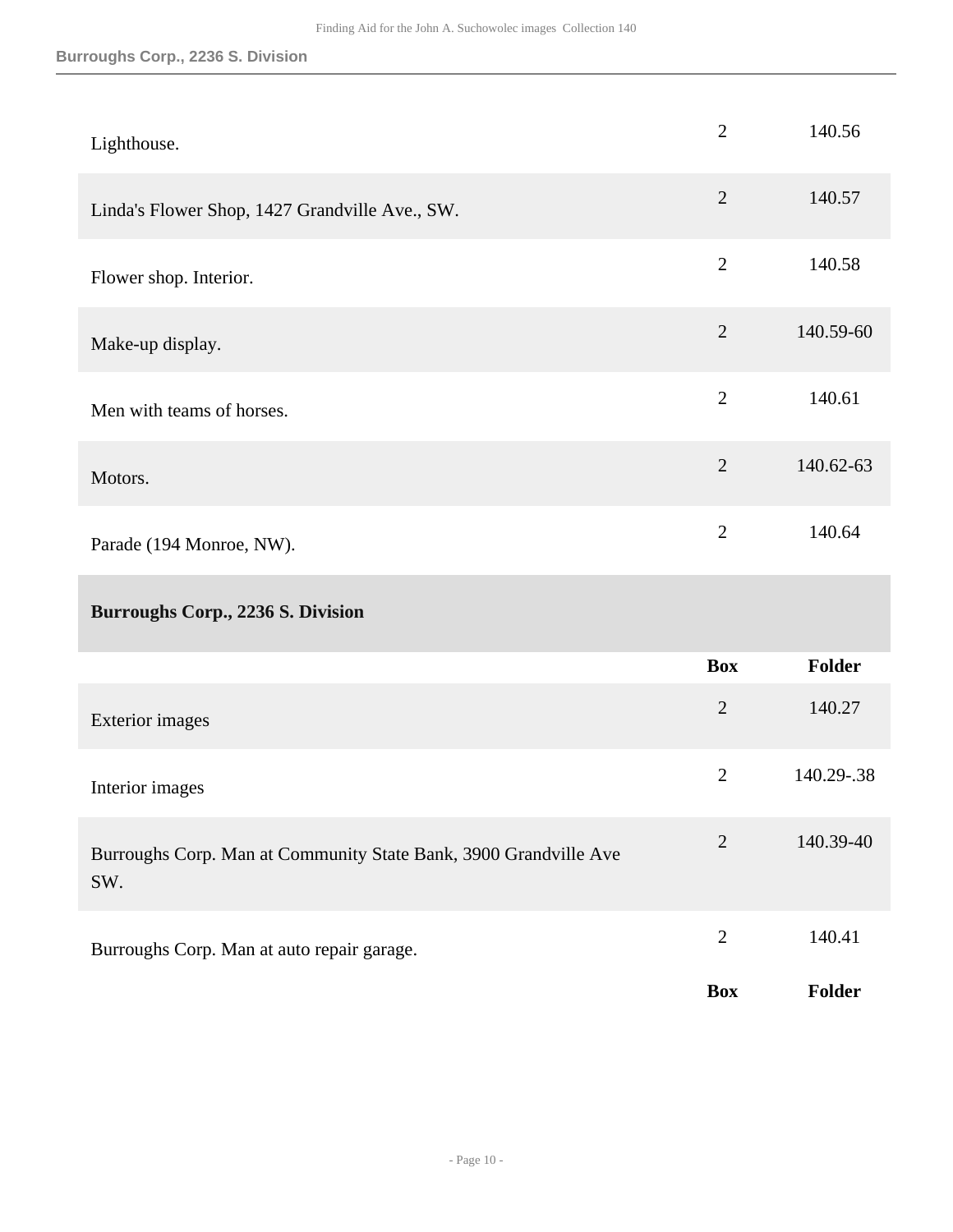| Family and car.                                      | $\overline{2}$ | 140.65-66 |
|------------------------------------------------------|----------------|-----------|
| Group looking at picture                             | $\overline{2}$ | 140.67    |
| Girl in dance costume                                | $\overline{2}$ | 140.68    |
| Two men and car.                                     | $\overline{2}$ | 140.69    |
| Women's group.                                       | $\overline{2}$ | 140.70-71 |
| Petosky, Mich.                                       | $\overline{2}$ | 140.72    |
| Police and man on stretcher.                         | $\overline{2}$ | 140.73    |
| Royal Bank of Canada.                                | $\overline{2}$ | 140.74    |
| St. Isadore's baseball team.                         | $\overline{2}$ | 140.75    |
| Shipyard.                                            | $\overline{2}$ | 140.76    |
| Tahquamenon Falls (upper). [Taquaminon; Tahquamenaw] | $\mathfrak{2}$ | 140.77    |
| U.S. Soldiers.                                       | $\overline{2}$ | 140.78-82 |
| Unidentified town.                                   | $\overline{2}$ | 140.83    |
| U.S. Capitol.                                        | $\overline{2}$ | 140.84    |